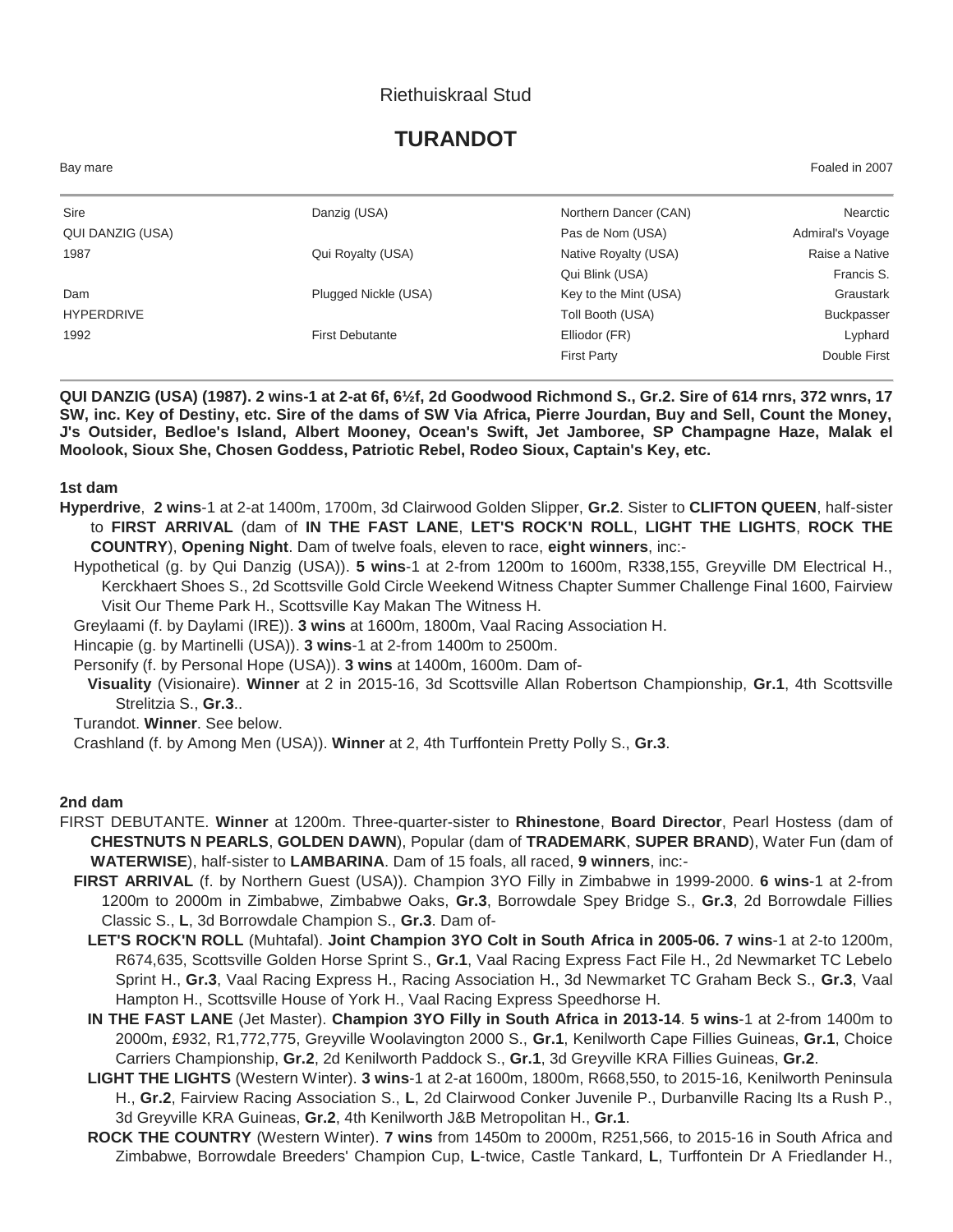Auto Magic H., 2d Vaal Racing Association H., Computaform Express H., 3d Borrowdale OK Grand Challenge, **L**, Breeders Champions Cup, **L**, Turffontein Racing Association H., 4th Borrowdale Castle Tankard, **L**.

- **Beat Patrol** (Muhtafal). **6 wins**-2 at 2-at 1000m, R582,625, Vaal Racing Express Fact File Divided H., Pinnacle S., 2d Turffontein Tommy Hotspur H., **Gr.3**, Vaal Computaform Speed Rating Pinnacle S., Autumn Sand Sprint, Triple Crown Has Begun H., 3d Turffontein Racing Association Mr 91 Divided H., Voltex Allowance P., Mr S. a Hanna Divided H., Vaal Computaform Rating H.
- **CLIFTON QUEEN** (f. by Plugged Nickle (USA)). **5 wins**-1 at 2-to 1400m, Clairwood Tibouchina S., **L**, 4th Newmarket TC Henry Eatwell Memorial H., **Gr.3**, Scottsville Basil Jenman H., **L**. Dam of-
	- Clifton Miss. **6 wins**-1 at 2-at 1000m, 1100m, R212,250, Z\$968,420,000 in South Africa and Zimbabwe, Vaal Banyana H., 2d Borrowdale H. Producer.
	- Queen of Dance. **2 wins**-1 at 2-at 1200m, 1300m. Dam of-
		- **SUPER TROUPER** (West Man). **12 wins** from 1200m to 1800m, R428,302, to 2015-16 in South Africa and Zimbabwe, Borrowdale Ipi Tombe S., **L**, Vaal Racing Association H., Turffontein Racing Express P., Vaal Ultimate Test H., 2d Borrowdale Republic Cup, **L**, Turffontein Support Your Nationality's Charity H., 3d Borrowdale Gold Cup Sprint, **L**, Turffontein Sea Cottage S., **L**, Mr A Costa S., Egoli Mile, 4th Borrowdale Castle Tankard, **L**, Turffontein Drum Star H., **L**.
	- Dream Starling. **Winner** at 1000m. Dam of-
		- **HEAPS OF FUN** (Visionaire). **3 wins** from 1200m to 1600m, R653,125, in 2015-16, Turffontein Gauteng Fillies Guineas, **Gr.2**, 2d Turffontein Fillies Mile, **Gr.3**, Swallow S., **L**, 3d Turffontein Camellia S., **Gr.2**, 4th Greyville Woolavington 2000, **Gr.1**.
		- **Cookie Monster** (Kahal). **Winner** at 1200m, R232,487, 2d Turffontein Man o' War Sprint H., **Gr.3**, Secretariat S., **L**, 3d Turffontein Var Gold Rush Sprint, Vaal Racing Association H.
		- Red Spirit. **Winner** at 1450m. Dam of-
		- **Newton Power** (Newton). **7 wins** from 1000m to 1600m, R339,585, to 2015-16 in South Africa and Zimbabwe, Clairwood Middlefield Stud 1600 H., Turffontein Dyneamic Bearings H., 2d Zimbabwe Guineas, **L**, Vaal Mi Casa Performing Live S., Business Assist H., Itsarush.co.za H., 3d Borrowdale Ipi Tombe S., **L**, Griqualand Kimberley Classic, Vaal All to Come H., 4th Borrowdale Gold Cup Sprint, **L**.
- **Opening Night** (c. by Sportsworld (USA)). **9 wins** to 1400m, R603,250, Griqualand Flamingo Park Sprint, Betting World Sprint, Kimberley H., Kimberley Classic, Turffontein PSL Soccer 6 Graduation P., 2d Vaal Racing Association H., 3d Turffontein Merchants H., **Gr.2**, Vaal Racing Express H., 4th Turffontein Golden Loom H., **L**.

**Hyperdrive**. **2 wins**. See above.

#### **3rd dam**

- FIRST PARTY, *by Double First (GB)* . Raced once. Half-sister to **Eligible** (dam of **MORISCO**), **Board Director**, **Happy Birthday** (dam of **POPULAR GIRL**), Double Time (dam of **BE MY QUEEN**), Perfect Gift (dam of **BACIO**), Divine Party (dam of **JACKSON SQUARE**), Popular (dam of **TRADEMARK**, **SUPER BRAND**). Dam of 7 foals, all raced, **6 winners**, inc:-
	- **LAMBARINA** (Dancing Champ). **5 wins**-1 at 2-from 1400m to 2450m, R313,290, Turffontein South African Oaks, **Gr.2**, Newmarket TC South African Oaks Trial H., **Gr.3**. Dam of-
		- **Rhinestone** (Elliodor). **4 wins** from 1000m to 2000m, R176,240, 2d Kenilworth Final Fling S., **Gr.3**, 3d Greyville South African Fillies Guineas, **Gr.1**. Producer.

Democracy. **Winner** at 1400m. Dam of-

Almighty Dollar. **3 wins** from 1600m to 2000m. Dam of-

- **DUFFI'S CALL** (A. P. Answer). **6 wins** from 1100m to 2000m in 2015-16 in Zimbabwe, Borrowdale TBA Silver Slipper, **L**.
- **PRINT THE POUNDS** (A. P. Answer). **6 wins** from 1600m to 1800m to 2015-16 in Zimbabwe, Borrowdale Zimbabwe Guineas, **L**.

Prairie Party. **2 wins** at 1800m, 2000m. Dam of-

**Wide Country** (Jallad). **7 wins** to 1300m, R431,475, Turffontein PSL Soccer 6 H., 3d Turffontein Hyperion H., **L**.

**Poetry Party** (Spectrum). **2 wins** at 1600m in South Africa and Zimbabwe, 2d Borrowdale Sable Flyers, **L**.